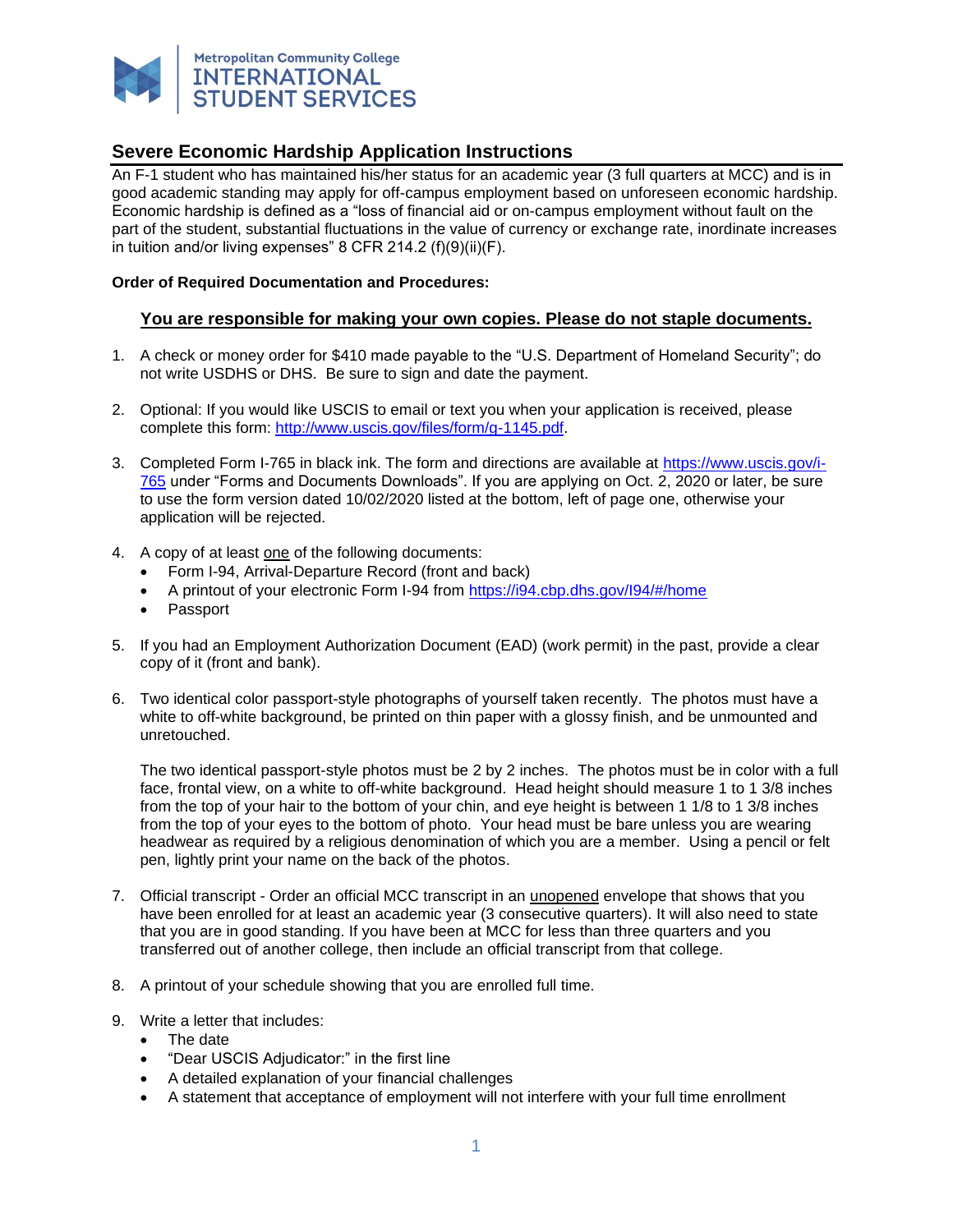

- A statement that employment is necessary to avoid severe economic hardship due to unforeseen circumstances beyond your control
- Information that you tried to find on-campus employment but were unsuccessful. Make a list of the jobs you applied for and dates
- Sign the letter
- 10. Recommended Request a letter from your financial sponsor that explains the financial hardship. The more details provided, the stronger you can make your case. Include any supporting documentation for your case.
- 11. Please schedule an appointment with the ISS after you have collected all the documents to see if you qualify for a new I-20 with a recommendation for Severe Economic Hardship (SEH). The application needs to be received by USCIS within 30 days of the signature on the I-20, otherwise USCIS may deny the application.
- 12. Mail your application to the USCIS Chicago Lockbox

| For U.S. Postal Service (USPS): | For FedEx, UPS, and DHL deliveries: |
|---------------------------------|-------------------------------------|
| USCIS.                          | USCIS.                              |
| P.O. Box 805373                 | Attn: I-765 C03                     |
| Chicago, IL 60680               | 131 South Dearborn - 3rd Floor      |
|                                 | Chicago, IL 60603-5517              |

#### **Points to Consider:**

- You will receive a receipt notice from USCIS within 30 days if your application is complete. It usually takes 90 days to receive a decision from USCIS.
- USCIS will make one of the following decisions:
	- **Approval.** If approved, your EAD will be mailed to the address listed on your application.
	- **Request for Evidence**. If additional information or documentation is required, a written request will be sent to you specifying the information needed.
	- **Denial.** If your application isn't granted, you will receive a notice explaining the basis of the denial.
- Take your EAD to ISS to be photocopied for your file.
- You are only allowed to work AFTER receiving the EAD and only during the dates of authorization.
- Your SEH will be cancelled if you fail to maintain your F-1 status or if you transfer to another school.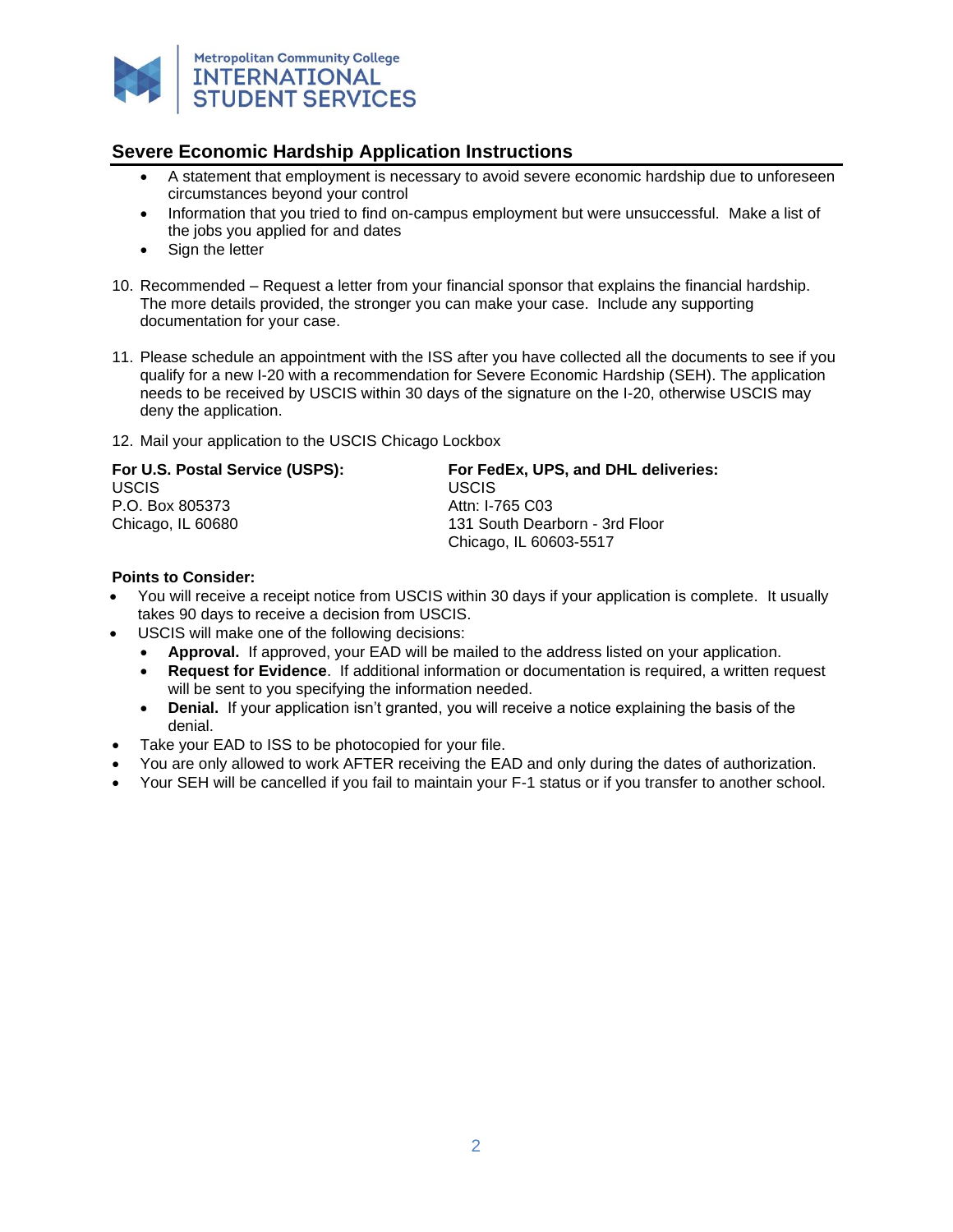

General Guidelines to Complete the I-765

- Please use the most current version of the I-765 form that is available at [https://www.uscis.gov/i-765.](https://www.uscis.gov/i-765)
- Please type as many responses as possible on the I-765 form and print the completed form.
- Sign the form I-765 in **black** ink.
- If a question does not apply to you, type "N/A" (short for "Not applicable"), or if the question asks for a number response, write "None" unless otherwise directed.
- If you need more space for a response, use Part 6 Additional Information. Make copies of Part 6 or attach separate sheets of paper if needed. Include your name, Alien Registration Number (A-Number) if applicable, and the corresponding Page, Part and Item Numbers for your response at the top of each sheet. Sign and date each sheet.
- Answer all questions fully and accurately.
- The guidance on this form is only given for those items that can be somewhat confusing in nature. Please fill all fields, regardless of whether suggestions are given below.

## Part I. Reason for Applying

**Item 1.** Select 1.a. Initial permission to accept employment.

### Part 2. Information About You

**Item 1.** Type your full legal name as it appears on your I-20 and passport. Write your last name in all capital letters and your first and middle name with only the first letter capitalized.

**Items 2-4. Other names used:** Share any other way your name is given on your legal documents. This includes "FNU," multiple last names you may sometimes use, or previous names you used if you changed your name for any reasons, such as marriage. If you have not used other names, write "N/A" in all of the fields.

**Item 5. U.S. Mailing Address:** This is the address where USCIS will mail your documents related to this application only. If using anyone else's address, BE SURE to put their name in the "In Care Of Name" field, to ensure delivery. Use a valid U.S. residential address (**not P.O. box**) that will be valid for 3-5 months after submission of your application. For 5.a., please list the name of the person living at the residence if it is not you. If you will be living at this mailing address, you can list your name in 5.a.

USCIS mail cannot be forwarded to a new address by the postal service. USCIS receipt and approval notices, Employment Authorization Document (EAD), and SSN if requested will be sent to the address you list in 5.a.-5.f. on this form.

Starting in late 2019, EADs will be mailed using the U.S. Postal Service (USPS) [Signature Confirmation](https://pe.usps.com/text/dmm300/503.htm#8_0)  [Restricted Delivery,](https://pe.usps.com/text/dmm300/503.htm#8_0) which requires identification to sign for the document upon delivery. You will have the options to arrange for pick up at a post office or [designate one or more agents to sign for delivery on your](https://about.usps.com/forms/ps3801.pdf)  [behalf,](https://about.usps.com/forms/ps3801.pdf) including agents at a hotel, apartment or other rental.

If the mailing address you indicated on the I-765 application changes after you submitted the application, follow the instructions on the [USCIS Change of Address Information website.](https://www.uscis.gov/addresschange) Any change of address must be done within 10 days of the change. You also need to update the change of address in your My Way account and by emailing ISS at [iss@mccneb.edu.](mailto:iss@mccneb.edu)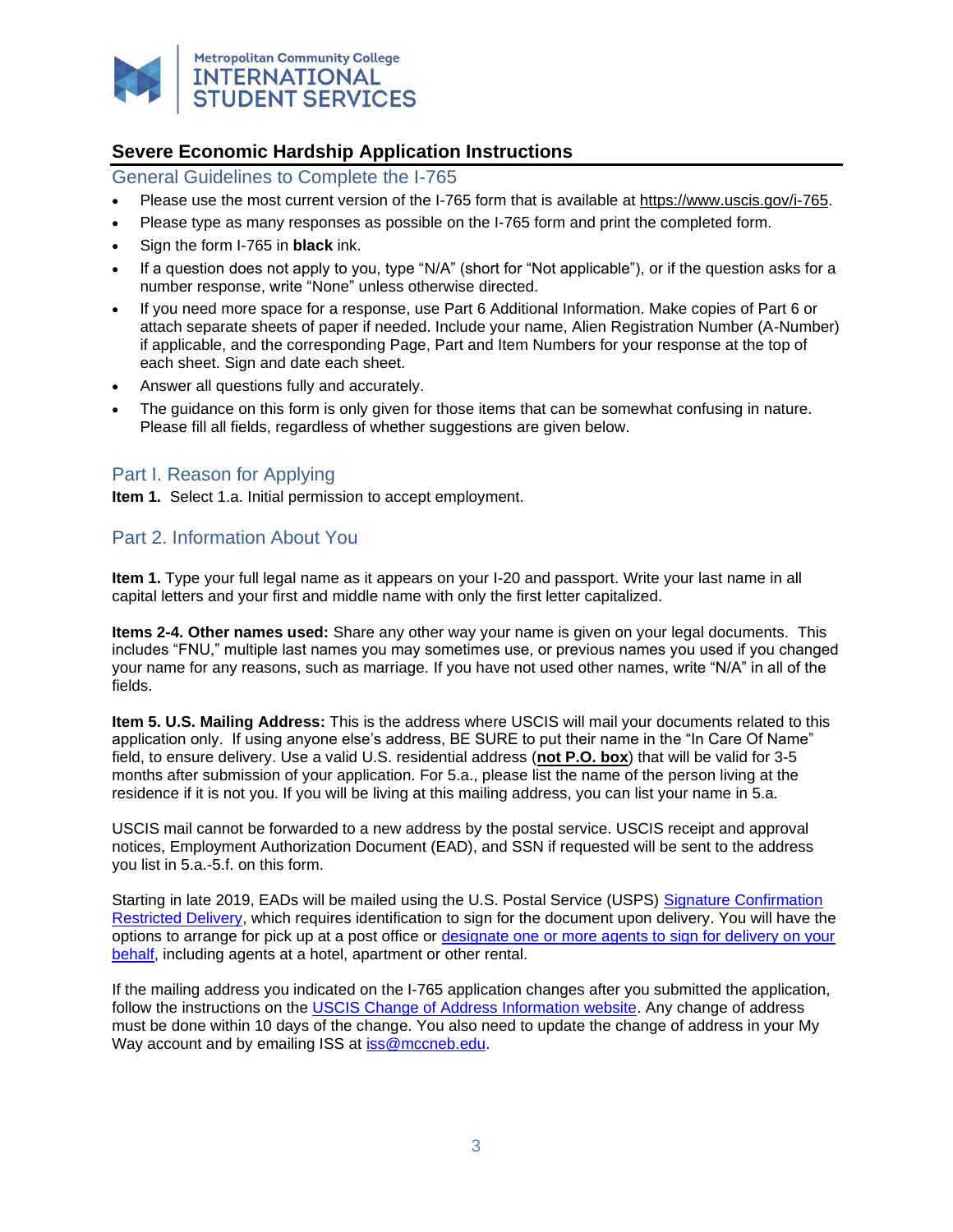

You should also file an online change of address with the postal service on the [USPS website.](https://moversguide.usps.com/mgo/disclaimer?referral=ICOARedirectV2) This will also change your address with the Social Security Administration if you are applying for a social security number.

**Item 6. Mailing Address vs. Physical Address.** If you will be living somewhere other than the address you listed in Item 5, please check "No" and fill out Item 7. If you will be living at the address listed in Item 5, check "Yes" for question 6.

**Item 7. U.S. Physical Address.** If you answered "No" to question 6, please give the address where you currently live; USCIS will NOT mail documents to your physical address listed in Item 7, and it is fine if your physical address will change while your application is pending. If you answered "Yes" to question 6, you can leave Item 7 blank.

**Item 8: Alien Registration Number (A-Number).** Handwrite "None" on the printout.

**Item 9. USCIS Online Account Number.** Leave this field blank unless you have a USCIS online account number (which you most likely will not have). Handwrite "None" on the printout.

**Item 13.a. Social Security Card.** Everyone must answer 13.a. whether you have a social security number (SSN) or not. If you do not have an SSN, you have the option of applying for one at the same time you apply for SEH. You can also request a replacement SSN if your original SSN card was lost or stolen. Applying for an SSN will not delay your SEH application.

- If you do not have a social security number, check "no" and leave section 13.b blank.
- If you have a social security number, check "yes" and complete item 13.b.

**13.b. Social Security Number.** If the SSA ever issued a social security card to you in your name or a previously used name such as your maiden name, then you must enter the SSN from your card in Item Number 13.b. Write your SSN as it appears on your social security card. If you do not remember your SSN, leave this blank. Handwrite "None" on the printout. Note: The form will not allow you to enter any text in item 13.b if you checked "no" in field 13.a., so be sure to enter "yes" in 13.a if you need to enter your SSN in item 13.b.

#### **14. Social Security Number:**

- You are not required to request an SSN using this application. Completing questions 15-17 on the Form I-765 is optional. However, you must have an SSN properly assigned in your name to work in the United States. Please see ISS' website on SSNs at [https://www.mccneb.edu/Prospective-](https://www.mccneb.edu/Prospective-Students/Resources/International/Student-Information/Social-Security-Number.aspx)[Students/Resources/International/Student-Information/Social-Security-Number.aspx](https://www.mccneb.edu/Prospective-Students/Resources/International/Student-Information/Social-Security-Number.aspx) for further information on how to apply for a social security card if you do not apply for one using this application.
- If you want to be issued a Social Security card, or be issued a new or replacement Social Security card, then answer "Yes" to both Questions 14 and 15.
- Check "No" to question 14 if you already have a social security card and/or if you do not wish to apply for a social security number using this application. If you answer "No" to Item Number 14, skip to Part 2, Item Number 18.a.
- If you choose to apply for a SSN through your I-765 form, you should receive your SSN card within 7 days after your I-765 application is approved. If you do not receive it within 7 days, you should visit your local Social Security office with all original documents including your EAD.
- If you do not request an SSN on the I-765, you may go to a local office after they receive their EAD to apply for one. You may not apply for an SSN before the EAD start date.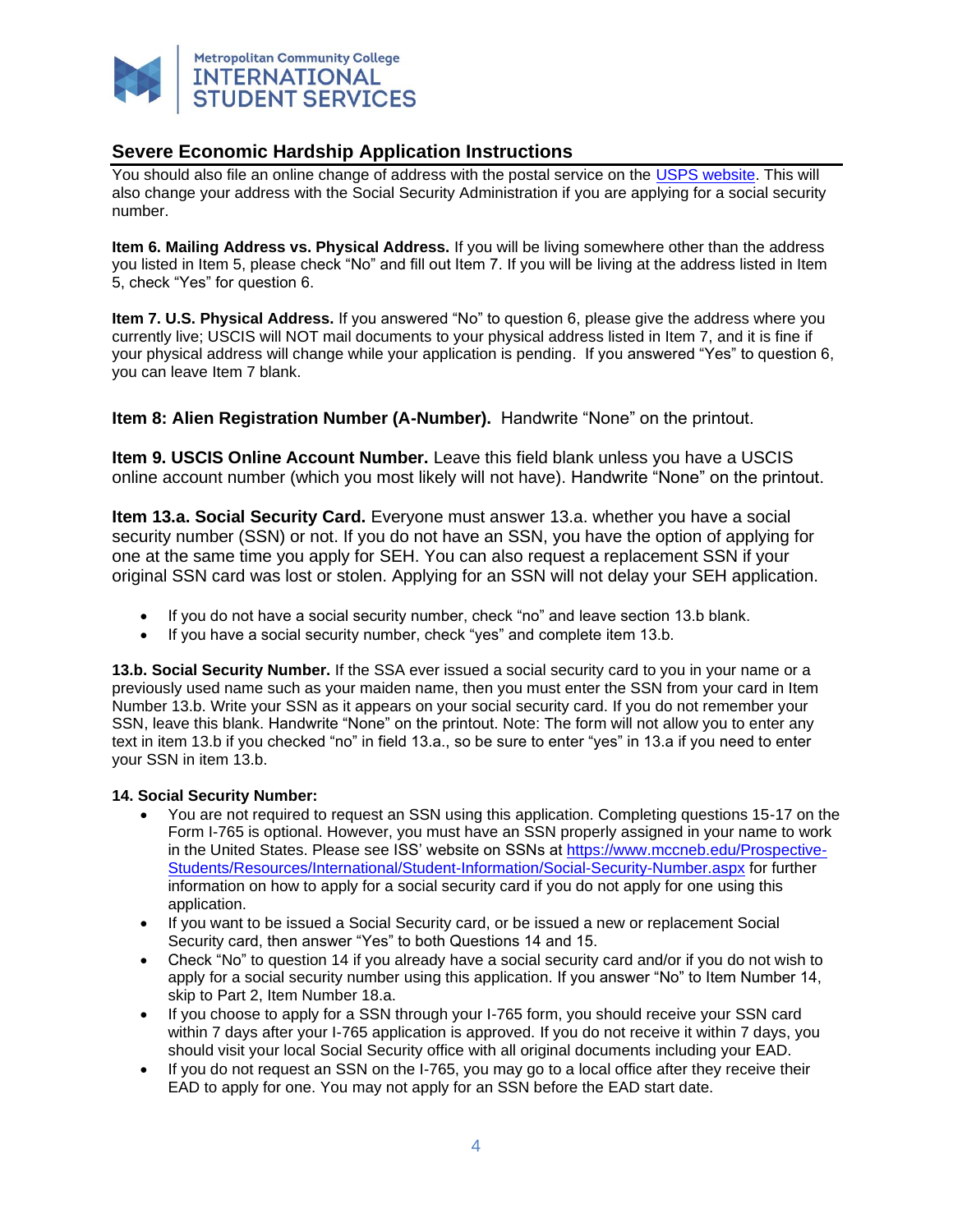

**Item 15. Consent for Disclosure.** If you answered "Yes" to Item Number 14, answer "Yes" to Item Number 15.

#### **Items 16-17. Father's Name/Mother's Name.**

- If you answered "yes" to items 14-15, complete items 16-17. SSA will use Item Numbers 16-17 in issuing you a social security card.
- If you answered "no" to items 14-15, leave items 16-17 blank. The form will not allow you to enter any text in items 16-17 if you checked "no" in item 15.

**Item 18. Country of Citizenship/Nationality:** The country or countries of citizenship listed on your I-765 should match the country or countries of citizenship on your passport(s).

**Item 19. Place of Birth:** Should match the information on your passport, if your place of birth is listed on your passport.

**Item 20. Date of Birth:** Should match the date of birth listed on your passport.

**Item 21.a. I-94 Number.** Your I-94 number is found on your most recent I-94 entry record. You can access your most recent I-94 by using this link and going to "Get Most Recent I-94": [https://i94.cbp.dhs.gov/I94/#/home.](https://i94.cbp.dhs.gov/I94/#/home) Please be sure that you use the I-94 from your most recent entry to the US! If you most recently entered the US after a short trip to Canada or Mexico, your trip may not have been recorded in your I-94 history. In this case, use the last I-94 record that does exist, and answer all related questions based on that trip. If your I-94 is incorrect or does not show your most recent trip that was NOT a short trip to Canada, Mexico or the Caribbean, you will need to work with US Customs and Border Protection (CBP) to get it corrected. Contact ISS for assistance.

**Item 21.c. Travel Document Number.** Type "N/A" if you have a passport. For almost everyone, this will be "N/A."

**Item 22- 23.** Use your I-94 number and travel history on the [I-94 website](https://i94.cbp.dhs.gov/I94/#/home) (Click "Get most recent I-94"). For Item 23, you must list the city name, not airport code (i.e. Chicago, not ORD).

**Item 24. Immigration Status at Your Last Arrival:** If you entered the US last as an F-1 student, list "F-1 student." If you last entered the U.S. as an F-2 spouse or B-2 tourist, etc., enter that information instead.

**Item 25. Current Immigration Status:** Type "F-1 Student"

**Item 26. SEVIS Number.** Refer to the top right hand portion above the bar code of page 1 of your I-20 for the numbers beginning with N00.

**Item 27. Eligibility Category.** Provide the regulatory citation for the kind of work permission you are applying: (c)(3)(iii)

Mark all questions 28-31 as "N/A". If you cannot type "N/A", then handwrite "None" on the printout.

## Part 3: Applicant's Statement, Contact Information, Declaration, Certification, and **Signature**

Select the option under "Applicant's Statement" that best applies to you. Type your daytime phone number, mobile phone number, and email address, and date of signature. Print the form and sign your name in black ink. Do NOT provide a stamped or typewritten name instead of a signature.